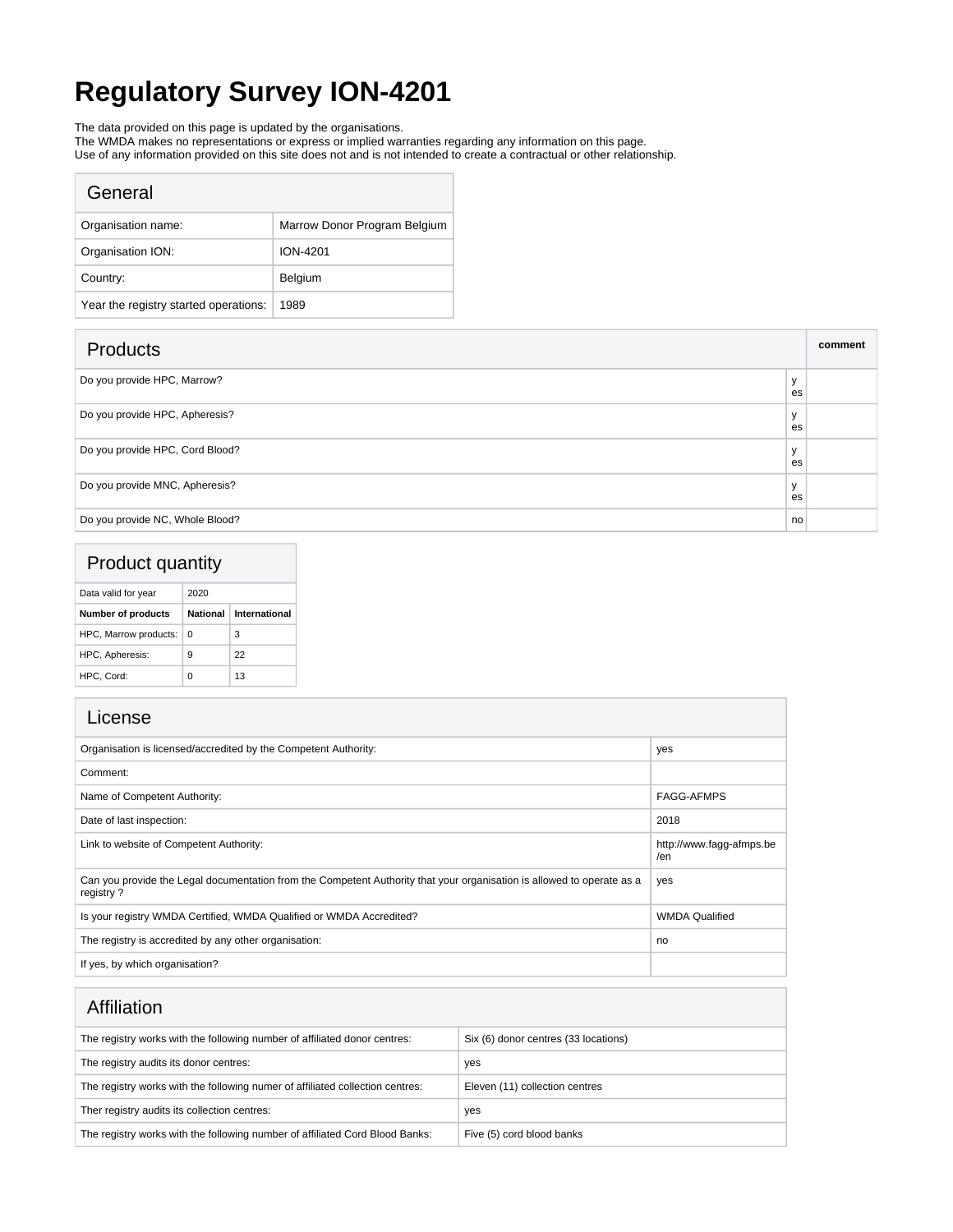| The registry audits its Cord Blood Banks:                                                                                                     | yes                                                                                                             |
|-----------------------------------------------------------------------------------------------------------------------------------------------|-----------------------------------------------------------------------------------------------------------------|
| The registry works with the following number of affiliated transplant centres:                                                                | Eleven (11) transplant centres                                                                                  |
| The registry audits its transplant centres:                                                                                                   | yes                                                                                                             |
| The registry works with the following number of affiliated IDM Testing<br>Laboratories:                                                       | Thirteen (13) laboratories                                                                                      |
| The registry audits its IDM Testing Laboratories:                                                                                             | yes                                                                                                             |
| The registry works with the following number of affiliated HLA/other DNA<br>markers testing laboratories:                                     | Eight (8) laboratories                                                                                          |
| The registry audits its HLA/other DNA markers testing laboratories:                                                                           | yes                                                                                                             |
| The registry would be able to provide a full list of name/addresses of each<br>affiliated and their licence/accreditation status, on request: | yes                                                                                                             |
| The Cord Blood Banks are FACT-NetCord accredited:                                                                                             | yes                                                                                                             |
| If yes, the following Cord Blood Bank(s) are accredited:                                                                                      | Cliniques Universitaires Saint Luc - CBB; CBB UZ Leuven; Institut<br>Jules Bordet - CBB; Liege CBB; UZ Gent CBB |
| The registry is able to provide a copy of all the certificates:                                                                               | yes                                                                                                             |
| Affiliated centres comply with WMDA Standards and applicable national<br>regulations:                                                         | yes                                                                                                             |
| The registry has requirements for affiliated centres in addition to WMDA<br>Standards and applicable national regulations:                    | no                                                                                                              |
| If yes, what are these requirements?                                                                                                          |                                                                                                                 |

# Donor policy

| All donors are unpaid volunteers:                                                                                        | yes |
|--------------------------------------------------------------------------------------------------------------------------|-----|
| All donors are informed about donation process and associated risks:                                                     | yes |
| Donors sign a valid informed consent to donate in the presence of a medical doctor/health care personnel/registry staff: | yes |
| The registry has systems in place to protect and control access to donor/patient records:                                | yes |
| The registry maintains donor anonymity:                                                                                  | yes |
| The registry has detailed donor evaluation and exclusion criteria in place:                                              | yes |
| The registry has donor evaluation and exclusion criteria that do meet or exceed the WMDA quidelines:                     | yes |

# IDM

| <b>IDM</b>                                                 | <b>Tested</b>            | <b>Method</b> | Days between test<br>and sampling/workup |
|------------------------------------------------------------|--------------------------|---------------|------------------------------------------|
| ALT/ASTALT/AST ratio, De-Ritis-Quotient                    | Yes                      |               |                                          |
| ChagasChagas, T. cruzi                                     | ٠                        |               |                                          |
| CMV IgGCytomegalovirus (CMV) Antibody testing IgG          | Yes                      |               |                                          |
| CMV IgMCytomegalovirus (CMV) Antibody testing IgM          | Yes                      |               |                                          |
| <b>CMV TotalCytomegalovirus Total</b>                      | On request               |               |                                          |
| EBV IgGEpstein-Barr Virus Antibody testing IgG             | On request               |               |                                          |
| EBV IgMEpstein-Barr Virus Antibody testing IgM             | On request               |               |                                          |
| HAV (NAT) Anti-hepatitis A virus nucleic acid testing      | $\overline{\phantom{0}}$ |               |                                          |
| HBV (NAT) Hepatitis B nucleic acid testing                 | Yes                      |               |                                          |
| HBc AbHepatitis B core antibody testing                    | Yes                      |               |                                          |
| HBs AgHepatitis B Surface antigen testing                  | Yes                      |               |                                          |
| HCV (NAT) Hepatitis C nucleic acid testing                 | Yes                      |               |                                          |
| HCV AbHepatitis C antibody testing                         | Yes                      |               |                                          |
| HEV (NAT) Hepatitis E Virus nucleic acid testing           | -                        |               |                                          |
| HIV (NAT)Human Immunodeficiency Virus nucleic acid testing | Yes                      |               |                                          |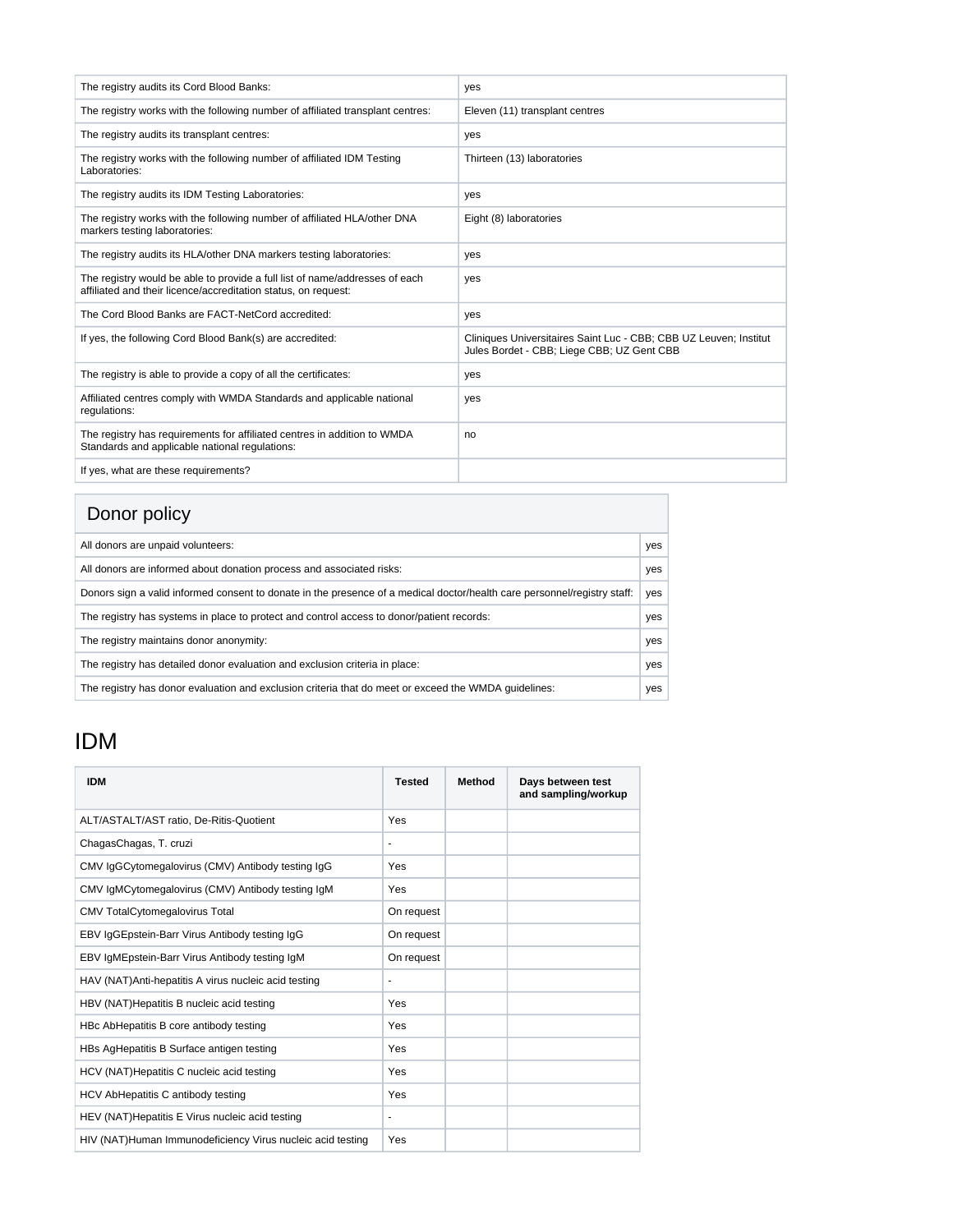| HIV-1 AbHuman Immunodeficiency Virus HIV-1 antibody testing | Yes                      |  |
|-------------------------------------------------------------|--------------------------|--|
| HIV-2 AbHuman Immunodeficiency Virus HIV-2 antibody testing | Yes                      |  |
| HIV p24Human Immunodeficiency Virus p24 antigen testing     | On request               |  |
| HTLV-IHuman T-Lymphotropic Virus type I testing             | On request               |  |
| HTLV-IIHuman T-Lymphotropic Virus type II testing           | On request               |  |
| MalariaMalaria                                              | $\blacksquare$           |  |
| <b>HSVHerpes Simplex Virus</b>                              | $\overline{\phantom{a}}$ |  |
| STSSerological tests for syphilis                           | Yes                      |  |
| STS FTA-ABSSerological test for syphilis                    | On request               |  |
| ToxoplasmosisToxoplasmosis                                  | Yes                      |  |
| VZVVaricella Zoster Virus                                   | $\overline{\phantom{a}}$ |  |
| WNV-NATWest Nile Virus nucleic acid testing                 | On request               |  |
| Other tests performed                                       | ٠                        |  |

| The physical and medical exam at donor workup is performed by a medical doctor:<br>У                                                                                                                                                                                                                                                                                                                                                                                                                                                                                                                                                                                                                                                                                                                                                                                                                                                                                                                                                                                                                                                                                                                                                                                                                                                                                                                                                                                                     |    |
|------------------------------------------------------------------------------------------------------------------------------------------------------------------------------------------------------------------------------------------------------------------------------------------------------------------------------------------------------------------------------------------------------------------------------------------------------------------------------------------------------------------------------------------------------------------------------------------------------------------------------------------------------------------------------------------------------------------------------------------------------------------------------------------------------------------------------------------------------------------------------------------------------------------------------------------------------------------------------------------------------------------------------------------------------------------------------------------------------------------------------------------------------------------------------------------------------------------------------------------------------------------------------------------------------------------------------------------------------------------------------------------------------------------------------------------------------------------------------------------|----|
|                                                                                                                                                                                                                                                                                                                                                                                                                                                                                                                                                                                                                                                                                                                                                                                                                                                                                                                                                                                                                                                                                                                                                                                                                                                                                                                                                                                                                                                                                          | es |
| All donor testing (at workup) for infectious disease is performed in a laboratory certified/licensed by a Competent Authority:<br>У                                                                                                                                                                                                                                                                                                                                                                                                                                                                                                                                                                                                                                                                                                                                                                                                                                                                                                                                                                                                                                                                                                                                                                                                                                                                                                                                                      | es |
| HLA typing for patient specific request is performed in an appropriately accredited laboratory:<br>У                                                                                                                                                                                                                                                                                                                                                                                                                                                                                                                                                                                                                                                                                                                                                                                                                                                                                                                                                                                                                                                                                                                                                                                                                                                                                                                                                                                     | es |
| Sterility testing is performed on the adult donor product:<br>у                                                                                                                                                                                                                                                                                                                                                                                                                                                                                                                                                                                                                                                                                                                                                                                                                                                                                                                                                                                                                                                                                                                                                                                                                                                                                                                                                                                                                          | es |
| Sterility testing is performed on the cord blood product:<br>У                                                                                                                                                                                                                                                                                                                                                                                                                                                                                                                                                                                                                                                                                                                                                                                                                                                                                                                                                                                                                                                                                                                                                                                                                                                                                                                                                                                                                           | es |
| Screening questionnaire to exclude communicable disease:<br>y                                                                                                                                                                                                                                                                                                                                                                                                                                                                                                                                                                                                                                                                                                                                                                                                                                                                                                                                                                                                                                                                                                                                                                                                                                                                                                                                                                                                                            | es |
| Screening questionnaire to exclude donors with 'high risk' lifestyles:<br>у                                                                                                                                                                                                                                                                                                                                                                                                                                                                                                                                                                                                                                                                                                                                                                                                                                                                                                                                                                                                                                                                                                                                                                                                                                                                                                                                                                                                              | es |
| Donor reliability identified by a medical doctor:<br>У                                                                                                                                                                                                                                                                                                                                                                                                                                                                                                                                                                                                                                                                                                                                                                                                                                                                                                                                                                                                                                                                                                                                                                                                                                                                                                                                                                                                                                   | es |
| Donor clearance to donate is confirmed by a medical doctor, following as a minimum the donor exclusion criteria in Annex 1 of EU Directive 2006/17<br>У<br>$/EC$ :<br>The party providing the cell product must exclude donors when:<br>• They are pregnant;<br>They are breastfeeding;<br>There is the potential for transmission of inherited conditions;<br>• There is evidence of any other risk factors for transmissible diseases on the basis of a risk assessment, taking into consideration Donor<br>travel and exposure history and local infectious disease prevalence;<br>• There is presence on the donor's body of physical signs implying a risk of transmissible disease(s);<br>There is a history of a disease of unknown aetiology;<br>There is a risk of transmission of diseases caused by prions;<br>• There is systemic infection which is not controlled at the time of donation, including bacterial diseases, systemic viral, fungal or parasitic<br>infections, or significant local infection in the tissues and cells to be donated;<br>There is history of chronic, systemic autoimmune disease that could have a detrimental effect on the quality of the Cell Product;<br>There is recent history of vaccination with a live attenuated virus where a risk of transmission is considered to exist;<br>$\bullet$ There is ingestion of, or exposure to, a substance (such as cyanide, lead, mercury, gold) that may be transmitted to recipients in a dose | es |

#### There is ingestion of, or exposure to, a substance (such as cyanide, lead, mercury, gold) that may be transmitted to recipients in a dose that could endanger their health.

## Customs regulations

Are there any customs regulations to follow, or customs paperwork required, to import cell products into the organisation country? If yes, please specify:

Are there any customs regulations to follow, or customs paperwork required, to export cell products from the organisation country? If yes, please specify: